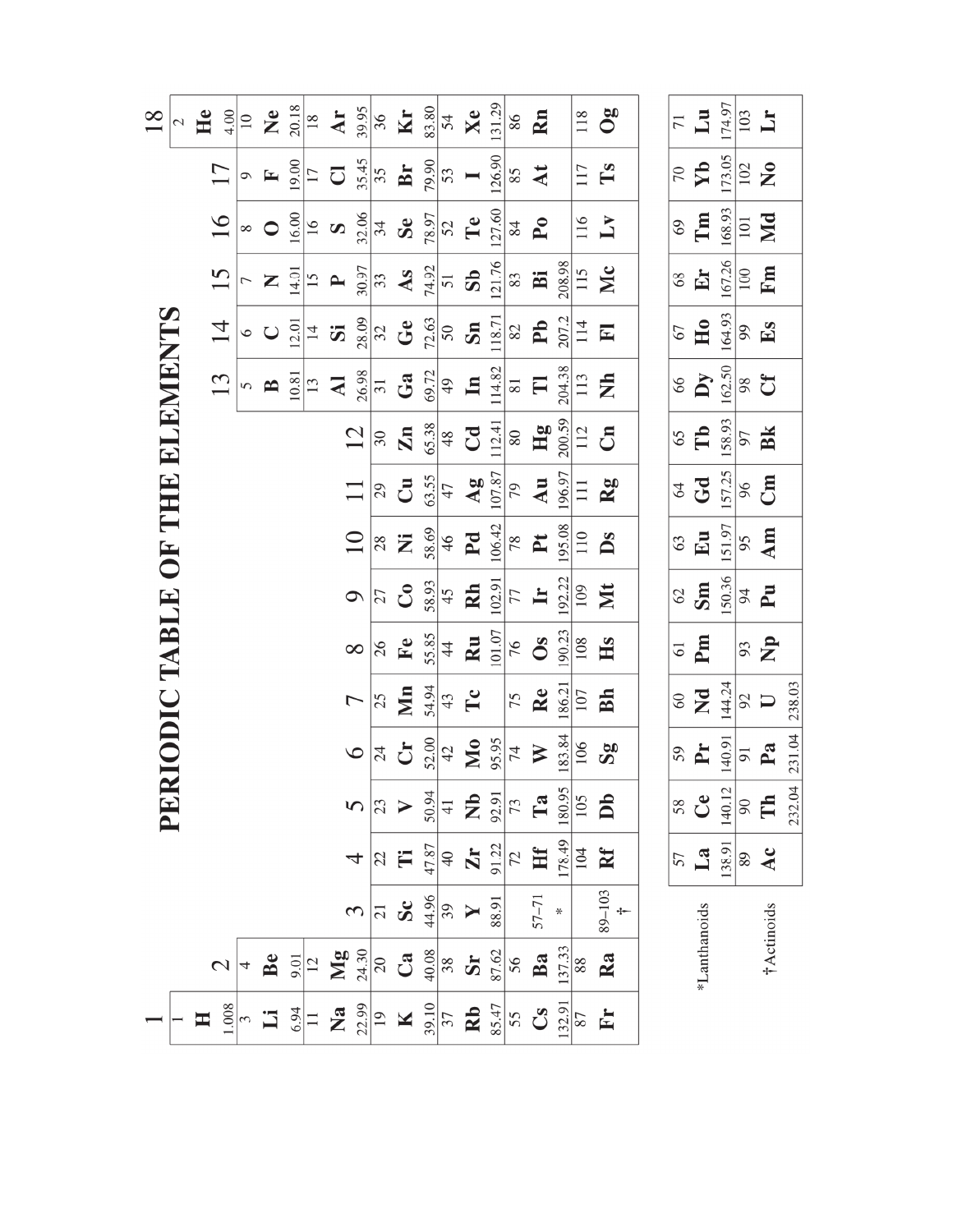## **AP® CHEMISTRY EQUATIONS AND CONSTANTS**

Throughout the exam the following symbols have the definitions specified unless otherwise noted.

| $L, mL = liter(s), milliliter(s)$<br>$= \text{gram(s)}$<br>g<br>$=$ nanometer(s)<br>nm<br>$=$ atmosphere(s)<br>atm                                                                                                                                                                                                                                                                                                                                                                               | $mm Hg = millimeters of mercury$<br>$=$ joule(s), kilojoule(s)<br>J, kJ<br>V<br>$=$ volt(s)<br>mole(s)<br>mol<br>$=$                                                                                                                                                                                        |
|--------------------------------------------------------------------------------------------------------------------------------------------------------------------------------------------------------------------------------------------------------------------------------------------------------------------------------------------------------------------------------------------------------------------------------------------------------------------------------------------------|-------------------------------------------------------------------------------------------------------------------------------------------------------------------------------------------------------------------------------------------------------------------------------------------------------------|
| <b>ATOMIC STRUCTURE</b><br>$E = h v$<br>$c = \lambda v$                                                                                                                                                                                                                                                                                                                                                                                                                                          | $E = energy$<br>$v = \text{frequency}$<br>$\lambda$ = wavelength<br>Planck's constant, $h = 6.626 \times 10^{-34}$ J s<br>Speed of light, $c = 2.998 \times 10^8 \text{ m s}^{-1}$<br>Avogadro's number = $6.022 \times 10^{23}$ mol <sup>-1</sup><br>Electron charge, $e = -1.602 \times 10^{-19}$ coulomb |
| <b>EQUILIBRIUM</b><br>$K_c = \frac{[C]^c[D]^d}{[A]^a[B]^b}$ , where $aA + bB \rightleftarrows cC + dD$<br>$K_p = \frac{(P_\mathrm{C})^c (P_\mathrm{D})^d}{(P_\mathrm{A})^a (P_\mathrm{B})^b}$<br>$K_a = \frac{[H^+][A^-]}{[HA]}$<br>$K_b = \frac{[OH^-][HB^+]}{[B]}$<br>$K_w = [H^+][OH^-] = 1.0 \times 10^{-14}$ at 25°C<br>$= K_a \times K_b$<br>$pH = -\log[H^+]$ , $pOH = -\log[OH^-]$<br>$14 = pH + pOH$<br>$pH = pK_a + log \frac{[A^-]}{[HA]}$<br>$pK_a = -\log K_a$ , $pK_b = -\log K_b$ | <b>Equilibrium Constants</b><br>$K_c$ (molar concentrations)<br>$K_p$ (gas pressures)<br>$K_a$ (weak acid)<br>$K_h$ (weak base)<br>$K_w$ (water)                                                                                                                                                            |
| <b>KINETICS</b><br>$[A]_t - [A]_0 = -kt$<br>$\ln[A]_t - \ln[A]_0 = -kt$<br>$\frac{1}{[{\mathbf{A}}]_t} - \frac{1}{[{\mathbf{A}}]_0} = kt$<br>$t_{1/2} = \frac{0.693}{k}$                                                                                                                                                                                                                                                                                                                         | $k =$ rate constant<br>$t =$ time<br>$t_{1/2}$ = half-life                                                                                                                                                                                                                                                  |